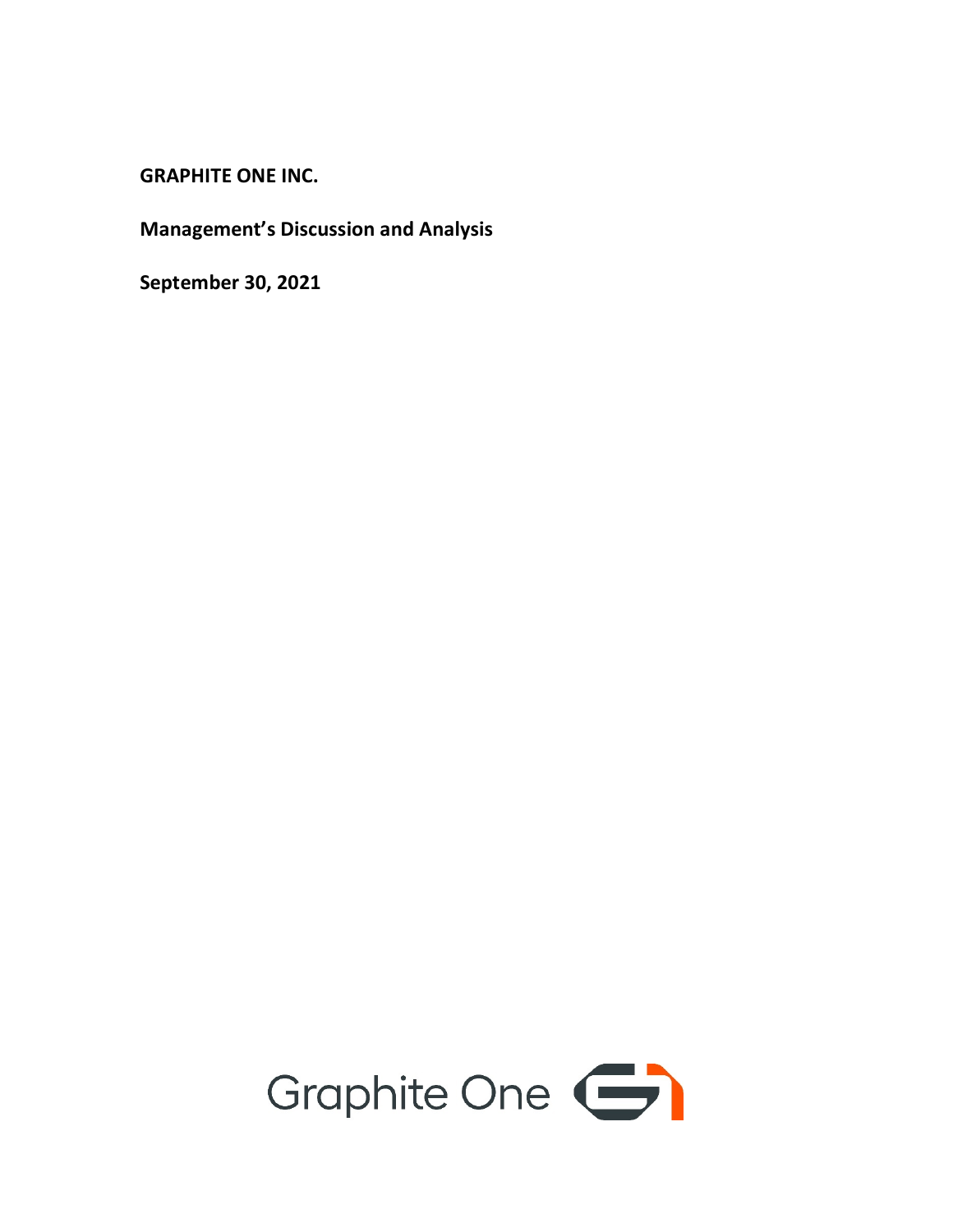The following Management's Discussion and Analysis ("MD&A"), prepared as of November 1, 2021, should be read together with the condensed consolidated interim financial statements of Graphite One Inc. ("Graphite One" or the "Company") for the three and nine-month periods ended September 30, 2021 and September 30, 2020, and related notes thereto, which are prepared in accordance with International Financial Reporting Standards as issued by the International Accounting Standards Board ("IFRS") as applicable to interim financial reporting. The reader should be aware that historical results are not necessarily indicative of future performance.

All monetary amounts are in United States dollars unless otherwise noted.

#### **Forward Looking Statements**

Forward-looking statements look into the future and provide an opinion as to the effect of certain events and trends on the business. Certain statements contained in this MD&A constitute forward-looking statements. The use of any words such as "anticipate", "continue", "estimate", "expect", "may", "will", "project", "should", "believe" and similar expressions are intended to identify forward-looking statements. These forward-looking statements are based on current expectations and various estimates, factors and assumptions and involve known and unknown risks, uncertainties and other factors. Examples of where the company uses forward looking statements include when discussing exploration plans, operational plans and future expenditure expectations.

It is important to note that:

• Unless otherwise indicated, forward-looking statements in this MD&A describe the Company's expectations as of November 1, 2021.

• Readers are cautioned not to place undue reliance on these statements as the Company's actual results, performance or achievements may differ materially from any future results, performance or achievements expressed or implied by such forward-looking statements if known or unknown risks, uncertainties or other factors affect the Company's business, or if the Company's estimates or assumptions prove inaccurate. Therefore, the Company cannot provide any assurance that forwardlooking statements will materialize.

• The Company assumes no obligation to update or revise any forward-looking statement, whether as a result of new information, future events or any other reason except as required by law.

The mineral resource estimates reported in this MD&A were prepared in accordance with Canadian National Instrument 43-101 Standards of Disclosure for Mineral Projects ("NI 43-101"), as required by Canadian securities regulatory authorities. For United States reporting purposes, the United States Securities and Exchange Commission ("SEC") applies different standards in the classification of mineralization. In particular, while the terms "measured," "indicated" and "inferred" mineral resources are required pursuant to NI 43-101, the SEC does not recognize such terms. Canadian standards differ significantly from the requirements of the SEC. Investors are cautioned not to assume that any part or all of the mineral deposits in these categories constitute or will ever be converted into reserves. In addition, "inferred" mineral resources have a great amount of uncertainty as to their existence and great uncertainty as to their economic and legal feasibility. It cannot be assumed that all or any part of an inferred mineral resource will ever be upgraded to a higher category. Under Canadian securities laws, issuers must not make any disclosure of results of an economic analysis that includes inferred mineral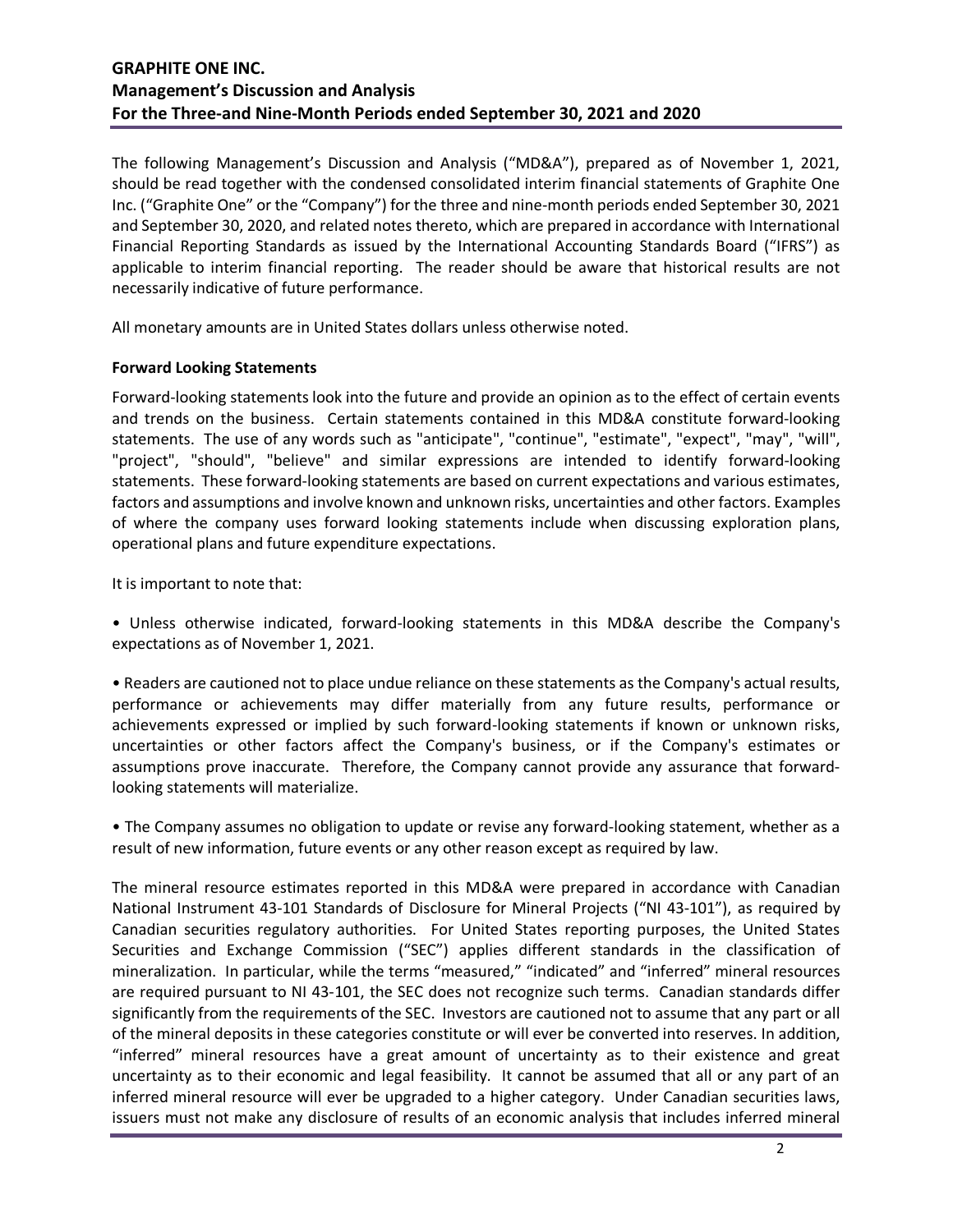resources, except in rare cases. Inferred mineral resources may be included in the results of a preliminary economic assessment.

For a description of material factors that could cause the Company's actual results to differ materially from the forward-looking statements in this MD&A, please see "Mining Risks" and "Business Risks".

## **Nature of Operations**

Graphite One was incorporated in Alberta and commenced operations on March 16, 2006 under the name Cedar Mountain Exploration Inc. and on October 29, 2007 began trading on the TSX-Venture Exchange under the symbol CED. On March 23, 2012, the Company changed its name to Graphite One Resources Inc. and adopted the symbol GPH on the TSX-Venture Exchange effective March 27, 2012. On June 11, 2012 the Company began trading in the over-the-counter market in the United States on the OTCQX under the symbol GPHOF. The Company was continued into British Columbia on September 12, 2014. Due to changes in the listing requirements of the OTCQX, the Company began trading on the OTCQB on April 1, 2017. In May 2021, the Company's application to move back to the OTCQX was accepted by the OTC. On February 27, 2019 the Company changed its name to Graphite One Inc. Graphite One is the parent company of the consolidated group.

Graphite One is evaluating its graphite materials supply chain project with the objective of becoming an American producer of advanced graphite products that is integrated with a domestic graphite resource. Proposed is a vertically integrated enterprise to mine, process and manufacture high grade Coated Spherical Graphite ("CSG"), primarily for the lithium-ion electric vehicle battery and energy storage systems markets, with significant additional production of a range of value-added graphite products. Graphite mineralization mined from the Company's Graphite Creek Property (the "Property") would be processed into concentrate at the Property situated on the Seward Peninsula about 60 kilometers north of Nome, Alaska. CSG and other value-added graphite products would be manufactured from this concentrate at the Company's proposed graphite product manufacturing facility, the location of which is being studied (collectively, the "Project").

The recoverability of the invested amounts shown for the exploration and evaluation property is dependent upon the existence of economically recoverable reserves, maintaining title and beneficial interest in the Property, obtaining the necessary financing and approvals to complete development and, ultimately, either generating sufficient profits from future production or sufficient proceeds from the disposition of the exploration and evaluation property.

In July 2017, the Company released the results of its Preliminary Economic Assessment ("PEA"). The PEA positively assessed the potential economic viability of the Project and recommended the Company proceed with the Project's Preliminary Feasibility Study ("PFS") (See the "Preliminary Economic Assessment" section herein for details). The Company began the PFS in 2019 and work continues with final results expected in Q4 2021. A production decision on the Project would be made once a positive feasibility study is completed.

#### **Exploration and Evaluation Property**

## **Graphite Creek Property Summary**

The Property is located on the Seward Peninsula of Alaska about 60 kilometers ("km") north of the deep seaport at Nome and is situated about 20 km from a seasonal road and 4 km from tidewater.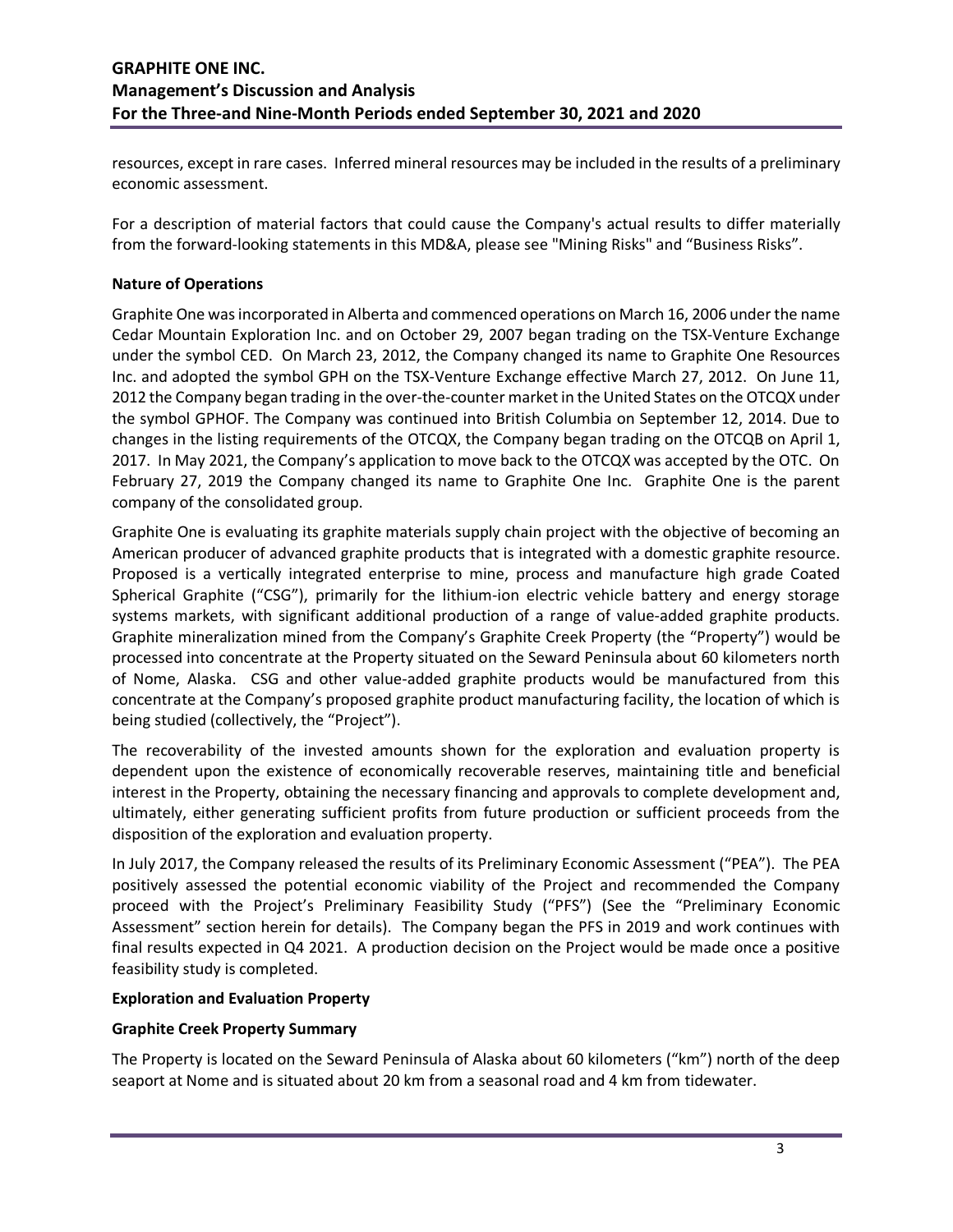The Property consists of 176 mining claims covering 9,583 hectares (23,680 acres). These claims include 135 State of Alaska full quarter section MTRSC mining claims ("State Claims") and 41 state selected full quarter section MTRSC mining claims ("SS Claims"), all owned or controlled by Graphite One (Alaska) Inc. Included in the 135 State Claims are 13 state claims owned by Kougarok, LLC and leased to, and controlled by, Graphite One (Alaska) Inc.

The Company maintains its 135 State Claims by either annually performing the required assessment work on the State Claims or making cash payments to the State in-lieu of the actual performance of work. Also required is the timely recording of Affidavits of Annual Labor attesting to either the performance of the required assessment work or the payment of cash in-lieu of that work. Annual rental payments to the State for the State Claims are also required by State law.

SS Claims are located on lands owned by the United States that have been selected by, but not yet conveyed to, the State of Alaska. No annual labor or rental obligations apply to SS Claims. Upon conveyance to the State, SS Claims are converted to State claims and annual labor and annual rental obligations then apply.

#### **Graphite Creek Lease Agreement and Net Smelter Royalty Agreements**

Effective January 1, 2014, the Company commenced a long-term lease agreement ("Lease") with Kougarok LLC ("Kougarok") with an initial term of twenty years, and with provisions to extend the lease for two successive twenty-year periods and ultimately for as long as production continues from the property. An advance royalty in the amount of \$30,000 was paid upon execution of the Lease, with annual payments of \$30,000 paid each year until January 2020. The advance royalty increased to \$40,000 January 1, 2020, and \$50,000 January 1, 2021. Each January 1<sup>st</sup> thereafter, it increases by \$10,000 until production commences. All required payments under the Lease have been made to date. The production royalties are based on annual production and calculated once production begins as follows: 5% from lands in 4 former federal claims originally located in 1943; 2.5% from lands within 20 former federal claims; 5% from lands within state claims staked by the Company within the area of interest; and 2.5% from state claims acquired by the Company within the area of interest. All advance royalties paid may be recouped from production royalties. The Company has the option to reduce the production royalties by up to 2% by paying \$2 million for each 1% reduction of the production royalties. In March 2018 and under the terms of the Lease, Kougarok completed the conversion of its 24 Federal unpatented lode mining claims to State of Alaska mining claims with the Alaska Department of Natural Resources. The Company in turn transferred to Kougarok ownership of thirteen of its Alaska state mining claims that overlapped with the lands of 4 of the former federal claims and simultaneously leased them back from Kougarok. This conversion puts the State of Alaska in the lead regulatory role which is anticipated to simplify the permitting process for the project.

On January 24, 2012, the Company purchased from a private individual (the "Seller") 28 of the State Claims for CA\$20,000 and a 2% production royalty on future production from those claims. The Company had the right to purchase the production royalty for CA\$1 million until January 24, 2015 (the "Royalty Purchase Option"). The Company and the Seller entered into extension agreements effective January 24, 2015 and again on January 24, 2017, whereby the Royalty Purchase Option may be exercised at any time on or before January 24, 2021. In October 2020, the Company exercised the Royalty Purchase Option and acquired the 2% production royalty. In settlement of this purchase, the Company issued 2,500,000 Common Shares and 2,500,000 Warrants (the "Warrants"). On March 15, 2021, the Company exercised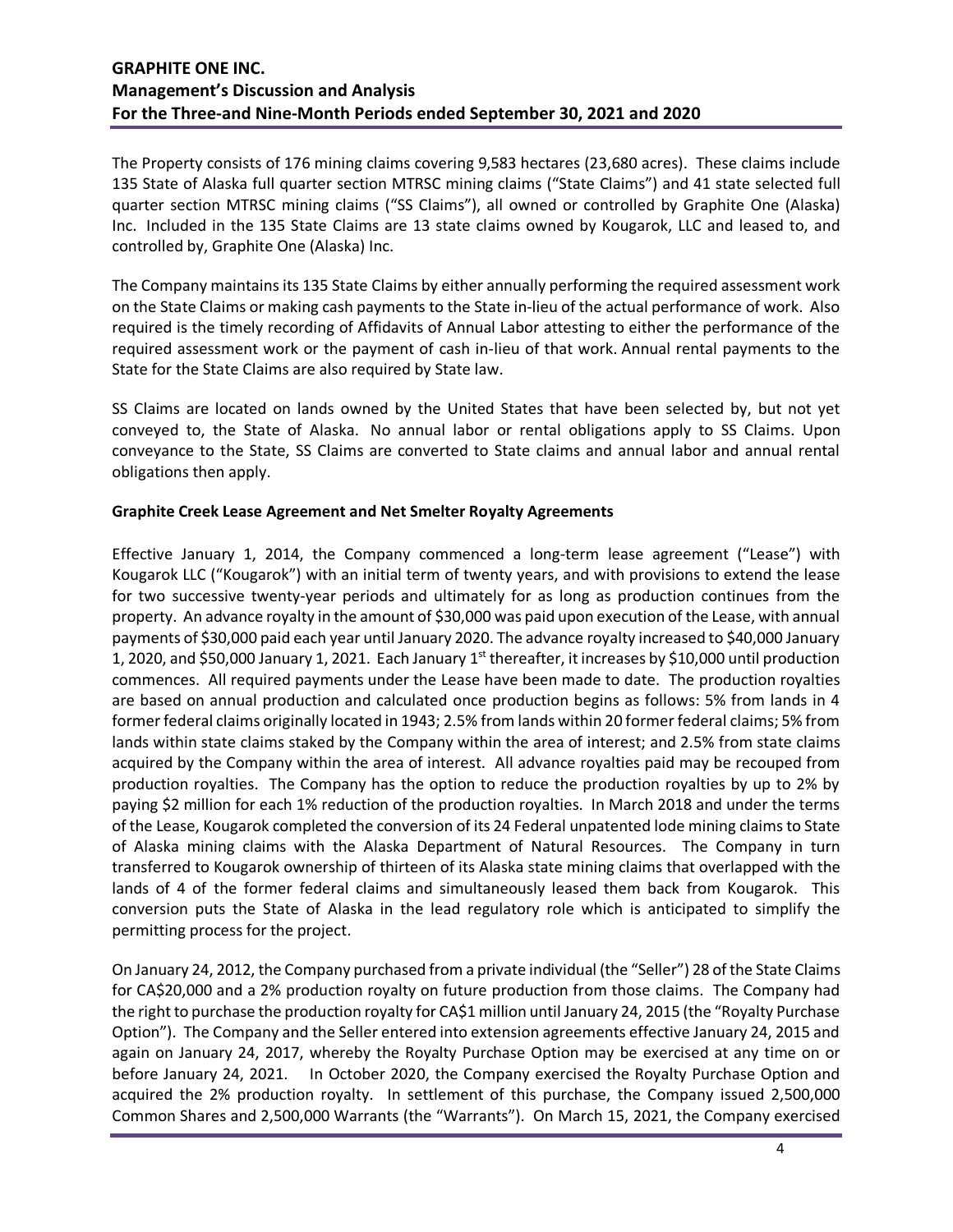its right under the terms of the Warrants and accelerated their expiry date, if not exercised, to April 29, 2021. On April 22, 2021, the Warrants were exercised.

During June 2015, the Company purchased from another private individual a second set of 28 State Claims (covering the same lands as the 28 State Claims acquired in January 2012) for \$50,000, the issuance of 3 million common shares of the Company at a fair value of CA\$270,000 and a royalty interest equal to 1% of the Net Smelter Returns received by the Company on production from the claims. The Company has the right to purchase the royalty for \$500,000 at any time within 36 months following the start of mine production.

### **2021 Field Program and Pre-Feasibility Study**

In 2019, the Project's PFS commenced. This primarily began with a late fall drilling program comprised of 3 geotechnical core holes to collect data for mine design and engineering purposes. The PFS work to be done included geotechnical analysis for tailings management and process plant sites, access route analysis, continuation of environmental baseline surveys, design of primary and secondary treatment facilities, financial modeling and preparation of metallurgical samples for testing. Meetings with the local communities were held in 2019 to provide project updates and to learn about any concerns.

The PFS work continued in 2020 with plans to complete the resource update, open pit mine engineering and design, facilities layout and design, metallurgical testing, financial modeling, product development and final report writing. Due to the late season start to the 2019 drilling program, the completion and compilation of all drill results and geotechnical data analysis were not completed until the first quarter of 2020. This information is required for mine engineering and design. By the second quarter of 2020, work on the PFS was significantly curtailed because of impacts of COVID-19 followed by the need to efficiently utilize available funds.

With additional funding completed in February 2021, work on the PFS resumed in March 2021. Metallurgical test work was completed. Design of the mine, mine facilities and infrastructure, primary processing and infrastructure, and secondary (product) processing and infrastructure is ongoing and in the final review stage. The PFS report is progressing with release of final results expected to be in Q4 2021. Project updates to local communities and interaction with our Subsistence Advisory Council are ongoing.

The 2021 summer field program was carried out to collect information for the planned Feasibility Study ("FS"). The Field Program included infill and step out core drilling in the resource area and additional core and sonic drilling for geotechnical data collection in the proposed mill site and dry tailings/waste rock storage areas. Other work included access route engineering, surface water and groundwater hydrology studies, wetlands mapping and aquatic life surveys. A total of 2,052 meters were drilled during the 2021 program including 1,695 meters of HQ core drilling and 357 meters of sonic drilling. Results from 8-hole core holes completed in the resource area are expected to be released in Q1 2022 when data analysis is completed. Additional core drilling was completed to collect detailed geotechnical information for open pit and mill site engineering, and for groundwater investigations. The 5 sonic holes completed in the dry tailings/waste rock storage area will provide detailed geotechnical information to advance the engineering of these facilities. The drill program will generate additional information to update the resource model and provide technical data for the FS expected to be initiated in 2022. The field program began in June and was substantially completed in mid-October.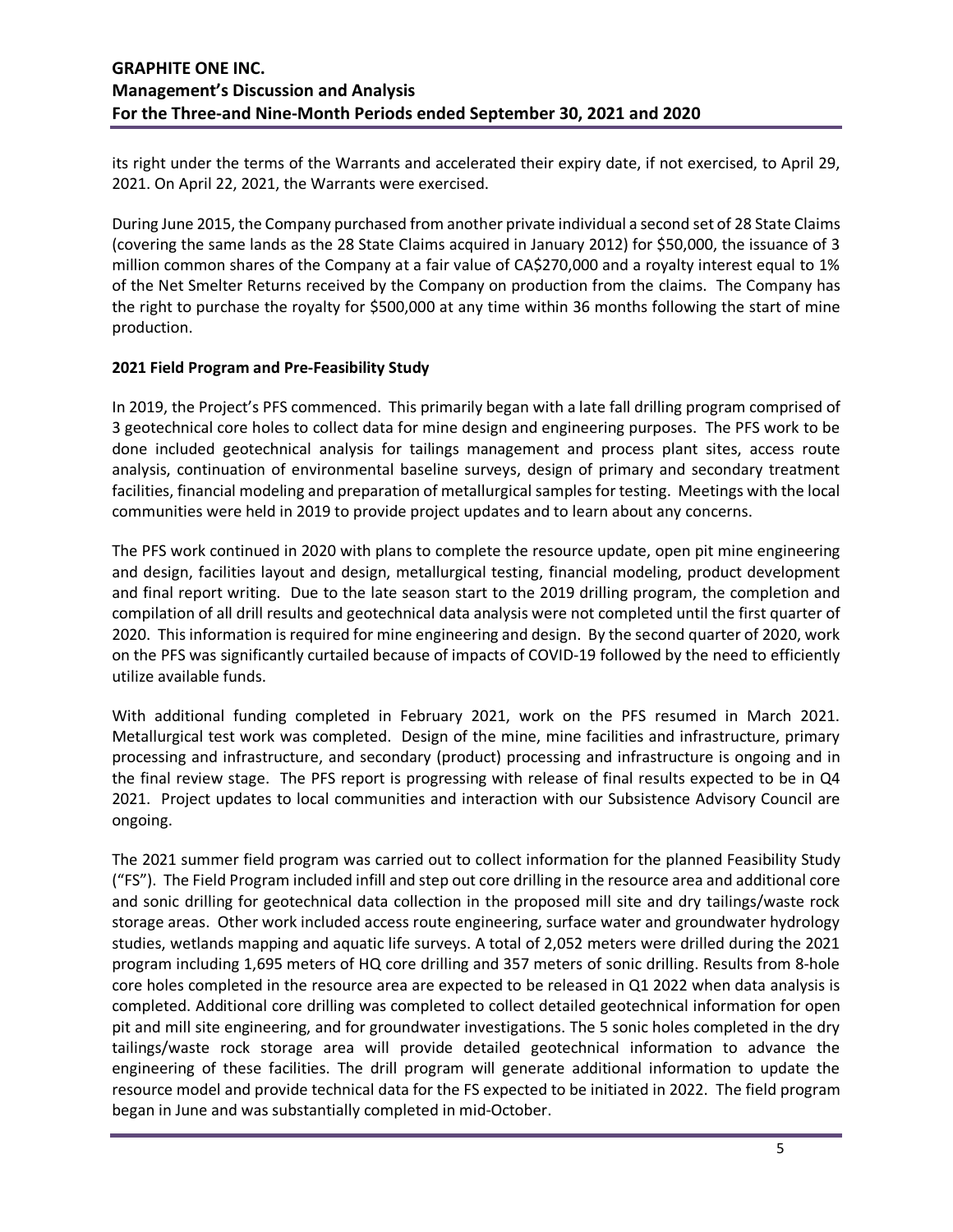As part of the 2021 field program, the Company implemented its Community and Workplace Protection Plan (CWPP) which details COVID-19 protocols that met all State of Alaska and City of Nome requirements for detecting and mitigating the spread of COVID-19. The CWPP defines protocols to be followed by all field program personnel to ensure appropriate measures are in place to detect and minimize the spread of COVID-19 to protect the local communities and our workforce. Appropriate COVID19 management protocols have been implemented by all field personnel to ensure the health and safety of everyone involved.

## **Overall Performance and Results of Operations**

The Company has generated no operating revenue to date and relies on the issuance of common shares as well as debt to finance exploration and evaluation activities on its property, and to provide general operating working capital. The majority of the Company's expenditures relate to the acquisition, exploration and evaluation of its property which is reflected in the Company's consolidated financial statements as capitalized exploration and evaluation costs.

### **Summary of Quarterly Results**

The following is a summary of selected financial data for the Company for the eight most recently completed quarters based on and derived from the unaudited consolidated financial statements of the Company.

| Period ended                                           | Sep 30<br>2021 | <b>Jun 30</b><br>2021 | Mar 31<br>2021 | <b>Dec 31</b><br>2020 |
|--------------------------------------------------------|----------------|-----------------------|----------------|-----------------------|
| Net loss $(5)$                                         | 721,009        | 680,375               | 2,693,293      | 275,977               |
| <b>Basic and diluted loss</b><br>per common share (\$) | 0.01           | 0.01                  | 0.05           | 0.01                  |

| Period ended                                    | Sep 30<br>2020 | <b>Jun 30</b><br>2020 | Mar 31<br>2020 | <b>Dec 31</b><br>2019 |
|-------------------------------------------------|----------------|-----------------------|----------------|-----------------------|
| Net loss $(5)$                                  | 418,382        | 726,489               | 706,905        | 349,985               |
| Basic and diluted loss<br>per common share (\$) | 0.01           | 0.02                  | 0.02           | 0.01                  |

Following are the primary factors for the changes in expenses in the comparable quarters over the last eight quarters:

- The net loss in the third quarter of 2021 is due in part to the increase in business development activities plus increased investor relations fees and business development consulting costs. In addition, there were additional cost for filing and listing fees, offset in part from interest earned and a gain on the disposal of equipment.
- The net loss in the second quarter of 2021 reflects the general increase in business development activity once funding was in place compared to the last half of 2020 whereby the Company reduced costs to conserve cash.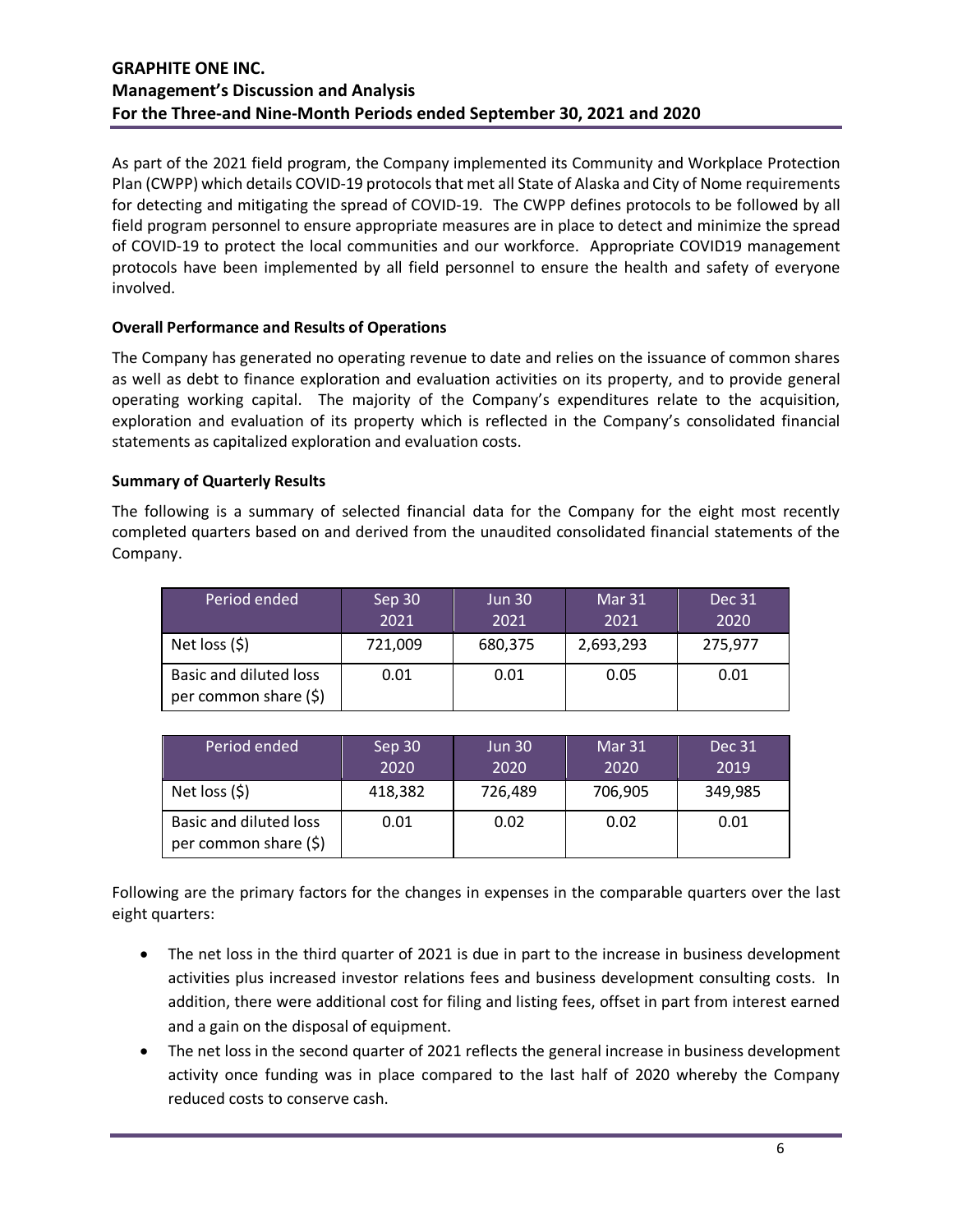- The primary increase in the net loss in the first quarter of 2021 reflects the value of share-based payments granted in the quarter, the award of bonuses and the impact of compensation increases from 2020.
- The increase in Q1 2020 was primarily due to losses on changes in foreign exchange and interest expense on the loans.
- Increase in Q2 2020 reflect the recording of compensation increases that were retroactive to January 1, 2020 the recording of performance bonuses, grant of options and loan interest expense.
- Share-based payments are reflected in the increased fourth quarter of 2019 loss.
- Interest expense in the third and fourth quarters of 2019 and the first quarter of 2020 was higher due to the loans entered into in 2019.

With additional funding completed in February 2021, work on the PFS resumed in March 2021. Execution planning for a 2021 field program including core drilling and additional field work was also resumed in Q1 2021 and a summer field program was conducted. Work on the PFS continued through Q3 2021 and the work on the 2021 field program was substantially complete by mid-October 2021.

# **Results of Operations**

## **Three months ended September 30, 2021**

During the three months ended September 30, 2021 (the "third quarter of 2021"), the Company incurred a net loss of \$721,009 compared to a net loss of \$418,382 during the three months ended September 30, 2020 (the "third quarter of 2020").

General and administrative expenses consist of management fees and salaries, marketing and investor relations, office and administration and professional fees.

| Three months ended September 30,                                                                                   | 2021                                |         |   | 2020                                 | Increase/<br>(decrease) |                                            |  |
|--------------------------------------------------------------------------------------------------------------------|-------------------------------------|---------|---|--------------------------------------|-------------------------|--------------------------------------------|--|
| Management fees and salaries<br>Marketing and investor relations<br>Office and administration<br>Professional fees | 199,157<br>279,882<br>37,448<br>200 |         | Ś | 285,822<br>46,859<br>14,989<br>6,618 |                         | (86, 665)<br>233,023<br>22,459<br>(6, 418) |  |
|                                                                                                                    |                                     | 516,687 |   | 354,288                              |                         | 162,399                                    |  |

- Management fees and salaries decreased in the third quarter of 2021 when compared to the third quarter of 2020 primarily due to technical consulting fees incurred in the first quarter of 2020 but not incurred in 2021.
- Marketing and investor relations costs increased in the third quarter of 2021 when compared to the third quarter of 2020 as a result of increased marketing activities that were not undertaken in the third quarter of 2020 due to the curtailment of business development activities due to the COVID-19 pandemic, plus increases in investor relations fees and business development consulting fees.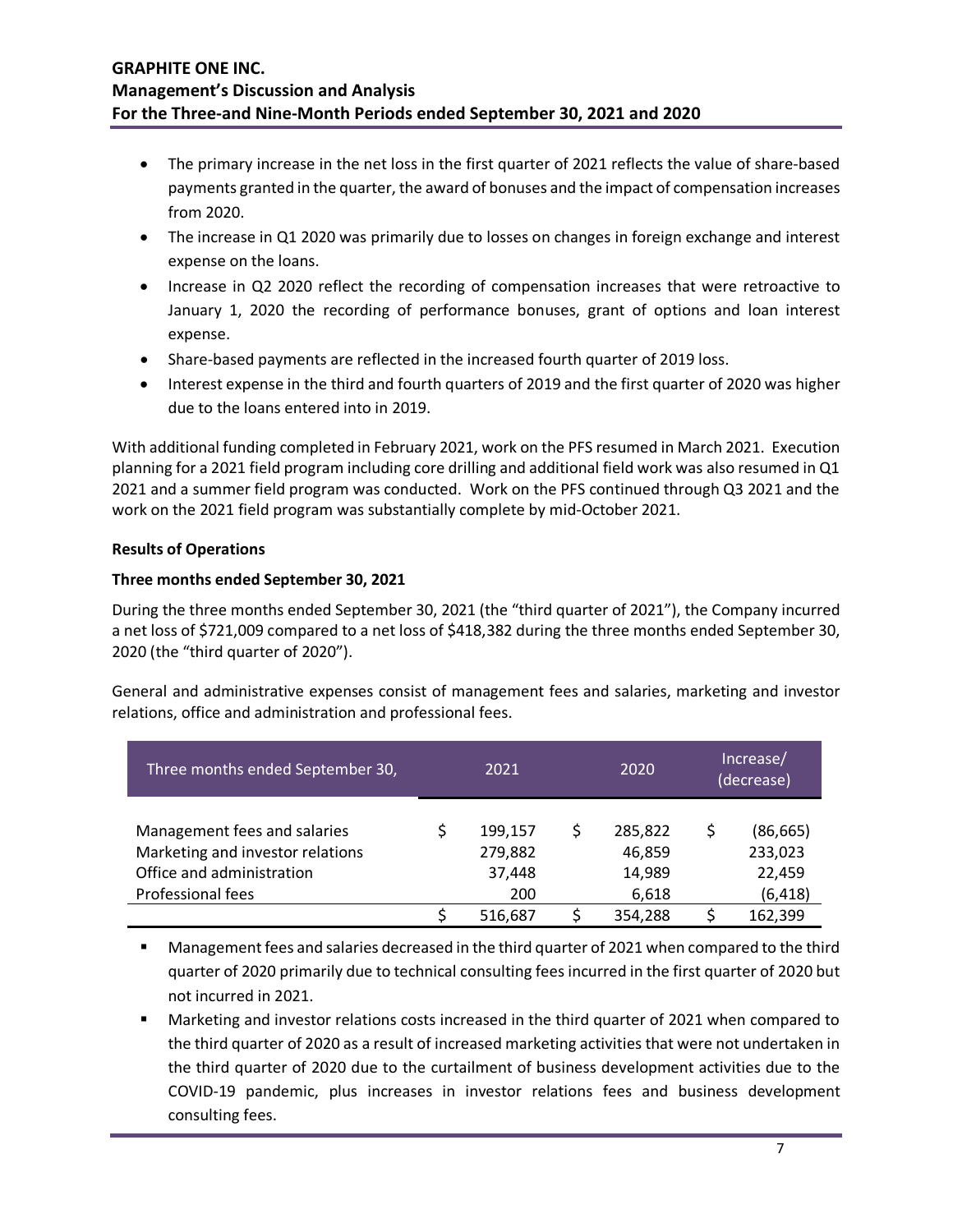- **The Strath Control** of 2021 compared to the third softee higher in the third quarter of 2021 compared to the third quarter of 2020 due primarily to costs of the Annual General and Special Meeting of Shareholders incurred in the third quarter of 2021 that were not incurred in the third quarter of 2020.
- Professional fees decreased in the third quarter of 2021 compared to the third quarter of 2020 primarily due to a decrease in legal work.

## **Nine months ended September 30, 2021**

During the nine months ended September 30, 2021 the Company incurred a net loss of \$4,097,677 compared to a net loss of \$1,851,776 during the nine months ended September 30, 2020.

General and administrative expenses consist of management fees and salaries, marketing and investor relations, office and administration and professional fees.

| Nine months ended September 30,                                  | 2021 |                    |   | 2020               | Increase/<br>(decrease) |  |  |
|------------------------------------------------------------------|------|--------------------|---|--------------------|-------------------------|--|--|
| Management fees and salaries<br>Marketing and investor relations |      | 935,286<br>501,051 | S | 942,979<br>128,672 | (7,693)<br>372,379      |  |  |
| Office and administration                                        |      | 164,747            |   | 55,013             | 109,734                 |  |  |
| Professional fees                                                |      | 39,238             |   | 31,250             | 7,988                   |  |  |
|                                                                  |      | 1,640,322          |   | 1,157,914          | 482,408                 |  |  |

- **Management fees and salaries decreased nominally in the nine months ended September 30,** 2021 when compared to the nine months ended September 30, 2020, reflecting the award of bonuses in 2021 offset by reductions in technical consulting fees.
- Marketing and investor relations costs increased in the nine months ended September 30, 2021 primarily due to the increase in marketing initiatives and activities that had been curtailed in 2020 due to the COVID-19 pandemic plus increases in investor relations fees and business development consulting fees.
- Office and administration costs were higher in the nine months ended September 30, 2021 compared to the nine months ended September 30, 2020 due to expenses related to the Annual General and Special Meeting of Shareholders in the first nine months of 2021 that was not held until the last quarter of 2020, plus increased filing fees and travel-related costs.
- **Professional fees increased slightly in the nine months ended September 30, 2021 compared to** the nine months ended September 30, 2020 primarily due to increased audit fees and legal activity.

## **Liquidity, Capital Resources and Going Concern**

The Company's condensed consolidated interim financial statements have been prepared on a going concern basis which assumes that the Company will be able to realize its assets and discharge its liabilities in the normal course of business for the foreseeable future.

The continuing operations of the Company are dependent upon the Company's ability to arrange adequate financing in the near term. However, there can be no assurance that the Company will be able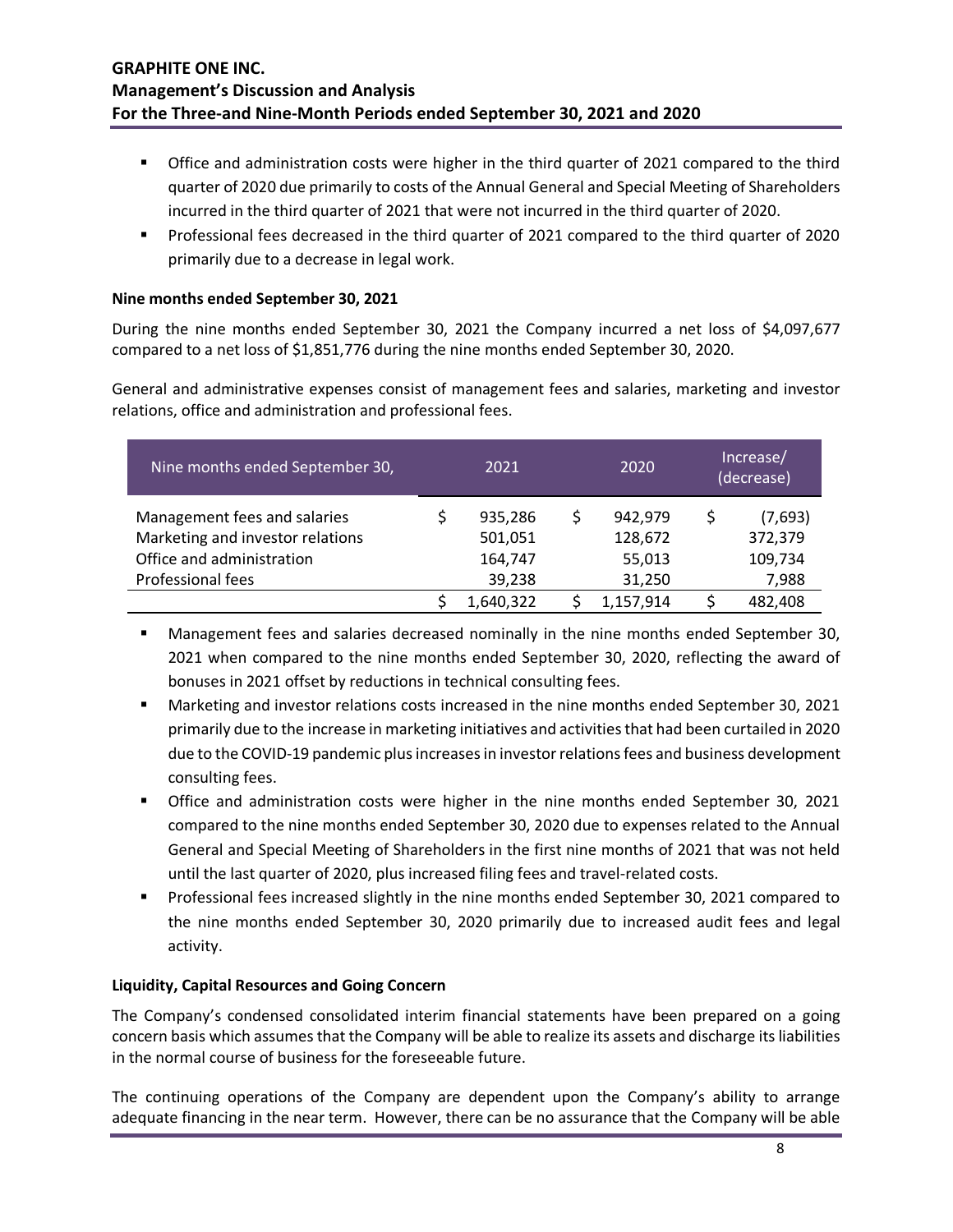to obtain adequate financing in the future or that the terms of such financing will be favourable. If adequate financing is not available when required, the Company may be required to delay, scale back or eliminate various programs and may be unable to continue operations. The Company will seek such additional financing through debt or equity offerings, but there can be no assurance that such financing will be available on terms acceptable to the Company or at all.

As at September 30, 2021, the Company had a cash balance of \$10,163,917 (December 31, 2020 - \$14,586) and working capital (current assets minus current liabilities) of \$2,428,087 (December 31, 2020 working capital deficit - \$1,354,567). Current liabilities as at September 30, 2021 totaled \$8,245,426 (December 31, 2020 - \$1,489,285) and accumulated deficit totaled \$29,611,060 (December 31, 2021 - \$25,516,383). The Company has incurred losses since inception and does not generate any cash inflows from operations. In the nine-month period ended September 30, 2021, cash used in operating activities totaled \$2,697,928.

The Company's ability to continue to meet its obligations and carry out its planned exploration activities is uncertain and dependent upon the continued financial support of its shareholders and on securing additional financing. In the nine-month period ended September 30, 2021, the Company completed three financings raising gross proceeds of CA\$21,226,582 through the issuance of 29,790,685 units consisting of one common share and one share purchase warrant (see Financial Statement Note 7: Share capital). The Company raised an additional CA\$7,479,664 million from the exercise of options, warrants and broker warrants.

Based on projected project and administrative expenditures for the duration of 2021 and 2022, the Company expects that additional funding will be required to continue in operation at the planned activity levels. There is, however, no assurance that any such initiatives will be sufficient and, as a result, there is significant doubt regarding the going concern assumption and, accordingly, the ultimate appropriateness of the use of accounting principles applicable to a going concern. The Company's consolidated financial statements do not reflect the adjustments to the carrying values of assets and liabilities and the reported expenses and balance sheet classifications that would be necessary if the Company were unable to realize its assets and settle its liabilities as a going concern in the normal course of operations for the foreseeable future. These adjustments could be material.

#### **Financial Instruments and risk management**

#### Financial instrument classification

The Company`s financial instruments consist of cash, deposits and trade and other accounts payable and loans.

On adoption of IFRS 9, Graphite One has classified its cash and cash equivalents, deposits, trade payables and loans as subsequently measured at amortized cost.

The estimated fair market values of the Company`s financial instruments carried at amortized cost approximate their carrying values due to their short-term nature.

#### Financial Risk Management

The Company may be exposed to risks of varying degrees of significance which could affect its ability to achieve its strategic objectives. The main objectives of the Company's risk management processes are to ensure that risks are properly identified and that the capital base is adequate in relation to those risks. The principal risks to which the Company is exposed are described below.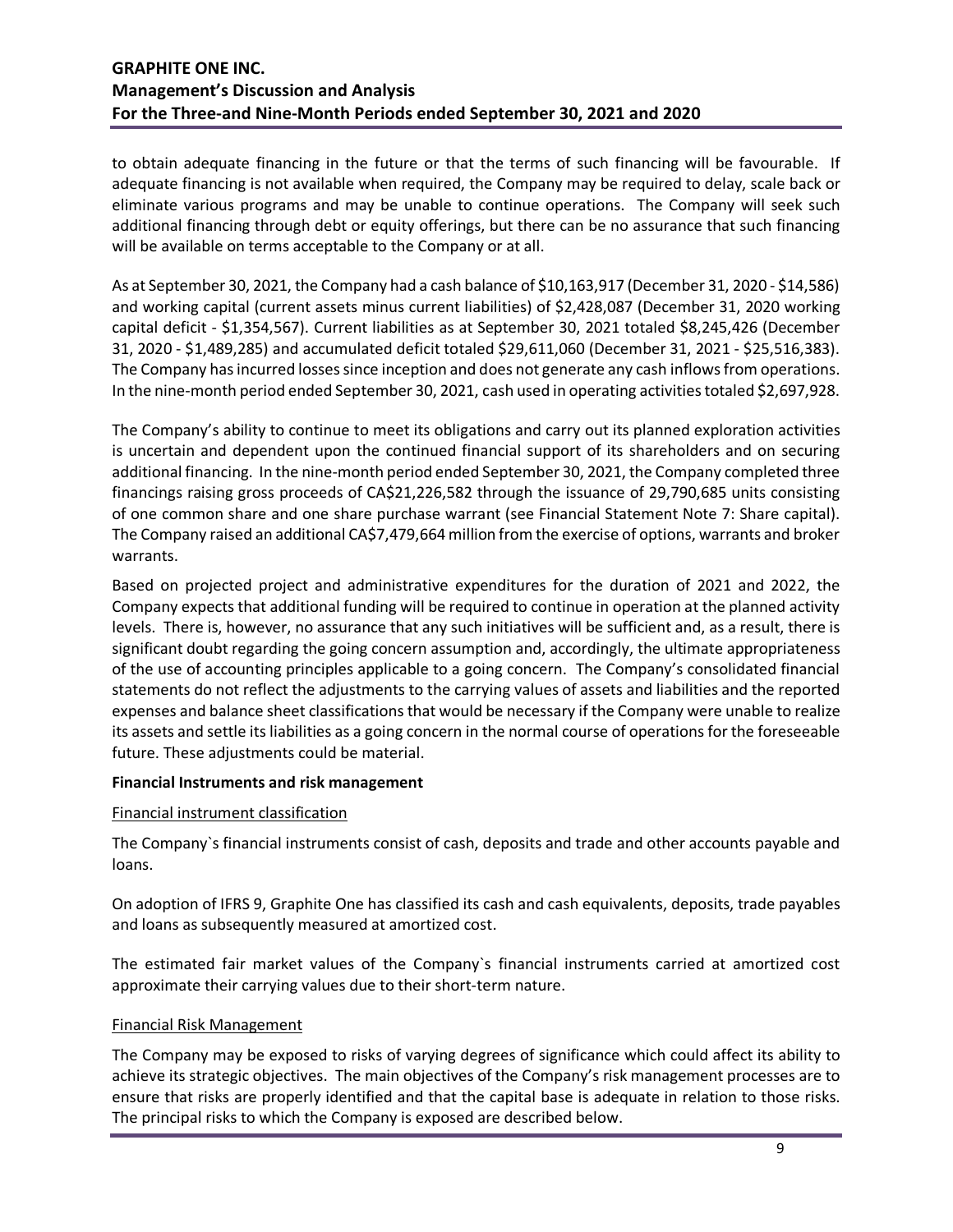#### Interest rate risk

Interest rate risk is the risk arising from the effect of changes in prevailing interest rates on the Company's financial instruments. The Company's cash balances held at financial institutions may earn interest at rates which vary according to prevailing rates. The Company does not deem the associated interest rate risk to be material.

### Credit risk

Credit risk is the risk of potential loss to the Company if a counter-party to a financial instrument fails to meet its contractual obligations. The Company is not exposed to any material credit risk.

#### Foreign currency risk

Foreign currency risk is the risk that the fair value of, or future cash flows from, the Company's financial instruments will fluctuate because of changes in foreign exchange rates. A portion of the Company's funds are held in Canadian dollars and are, therefore, subject to fluctuations in foreign exchange rates.

At September 30, 2021, the Company has certain monetary items denominated in Canadian dollars. Based on these net exposures, a 10% appreciation or depreciation of the United States dollar against the Canadian dollar would result in an increase or decrease of \$1.04 million in the Company's net loss.

### Liquidity risk

Liquidity risk is the risk that the Company will not meet its financial obligations as they fall due. See "Liquidity, Capital Resources and Going Concern" section.

#### **Related party transactions and balances**

| Relationships                                                         | Nature of the relationship                                                                                                                                                                     |  |  |  |  |
|-----------------------------------------------------------------------|------------------------------------------------------------------------------------------------------------------------------------------------------------------------------------------------|--|--|--|--|
| Huston and Huston Holdings Corp. ("Huston")                           | Huston and Huston Holdings Corp. is a private<br>company controlled by Anthony Huston, an officer and<br>director of the Company, which provides management<br>services to the Company.        |  |  |  |  |
| Rockford Resources LLC ("Rockford")                                   | Rockford is a private company controlled by Patrick<br>Smith, a director of the Company, which provides<br>director services to the Company.                                                   |  |  |  |  |
| 0897877 BC Ltd. ("0897877 BC")                                        | 0897877 BC is a private company controlled by Brian<br>Budd, a director of the Company, which provides<br>director services to the Company.                                                    |  |  |  |  |
| Technology<br><b>Beattie</b><br>Innovations<br>Battery<br>("Beattie") | Beattie is a private company controlled by Dr. Shane<br>Beattie, Chief Technology Officer of the Company,<br>which provided technical services to the Company<br>until his death in July 2020. |  |  |  |  |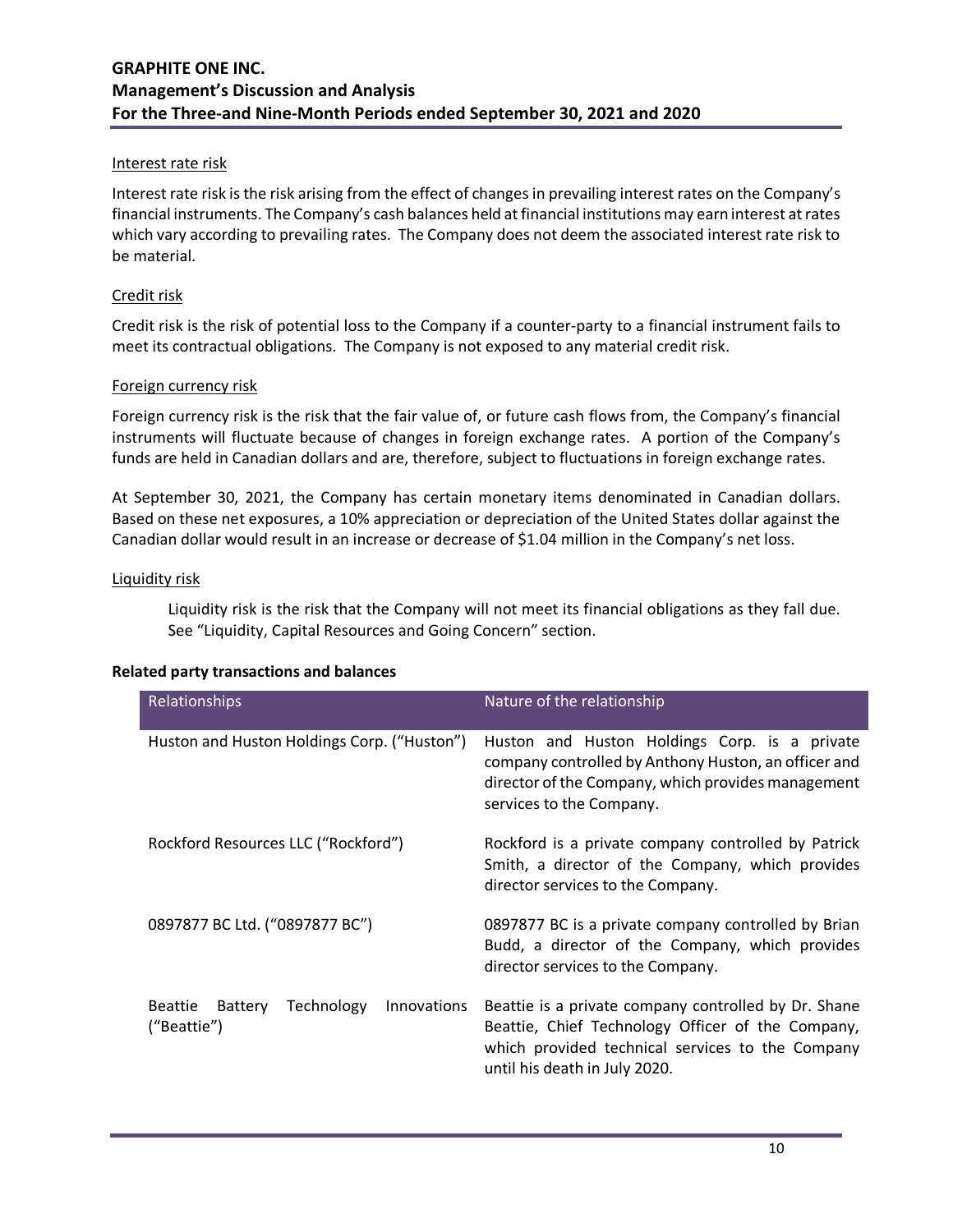| Relationships                        | Nature of the relationship                                                                                                                                                     |
|--------------------------------------|--------------------------------------------------------------------------------------------------------------------------------------------------------------------------------|
| Taiga Mining Company, Inc. ("Taiga") | Taiga is a private company and a Control Person of the<br>Company in accordance with Policy 4.1 of the TSX<br>Venture Exchange Corporate Finance Manual.                       |
| ROTAK LLC ("ROTAK")                  | ROTAK is one of the providers to the Company of<br>helicopter support services in Alaska. One of Taiga's<br>principals is also a manager in the entity that controls<br>ROTAK. |

#### Related party transactions

|                                                 | <b>Management Consulting and</b> |                        |  |              |  | <b>Project Services</b> |      |      |  |
|-------------------------------------------------|----------------------------------|------------------------|--|--------------|--|-------------------------|------|------|--|
|                                                 |                                  | <b>Directors' Fees</b> |  |              |  |                         |      |      |  |
| For the nine months ended September 30          |                                  | 2021                   |  | 2020         |  | 2021                    |      | 2020 |  |
| Huston & Huston Holdings Corp.                  | \$                               | 374,897 \$             |  | $328,645$ \$ |  |                         | - \$ |      |  |
| <b>Rockford Resources, LLC</b>                  |                                  | 48,010                 |  | 13,297       |  |                         |      |      |  |
| 0897877 BC Ltd.                                 |                                  | 48,002                 |  | 13,297       |  |                         |      |      |  |
| <b>Beattie Battery Technologies Innovations</b> |                                  |                        |  | 33,199       |  |                         |      |      |  |
| <b>ROTAK Helicopter Services</b>                |                                  |                        |  |              |  | 1,088,665               |      |      |  |
| For the three months ended September 30         |                                  | 2021                   |  | 2020         |  | 2021                    |      | 2020 |  |
| Huston & Huston Holdings Corp.                  | \$                               | 74,964 \$              |  | 74,769 \$    |  |                         | - \$ |      |  |
| <b>Rockford Resources, LLC</b>                  |                                  | 7,548                  |  | 4,505        |  |                         |      |      |  |
| 0897877 BC Ltd.                                 |                                  | 7,540                  |  | 4,505        |  |                         |      |      |  |
| <b>Beattie Battery Technologies Innovations</b> |                                  |                        |  | 3,378        |  |                         |      |      |  |
| <b>ROTAK Helicopter Services</b>                |                                  |                        |  |              |  | 787,317                 |      |      |  |

The above transactions relate to consulting fees and project-related costs incurred by the Company. Management services expenses are included in management fees and salaries and marketing, advisory and investor relations in the consolidated statements of financial position. Geological services and Project Services are capitalized to Exploration and evaluation property in the consolidated statements of financial position.

During the nine months ended September 30, 2021, the Company accrued interest totaling \$1,179,730 related to the loan from Taiga (see Note 7).

Amounts owing to related parties other than Taiga are non-interest bearing, unsecured and due on demand. The transactions were in the normal course of operations. At September 30, 2021, the Company owed \$6,152,527 (December 31, 2020 - \$5,980,749) to related parties.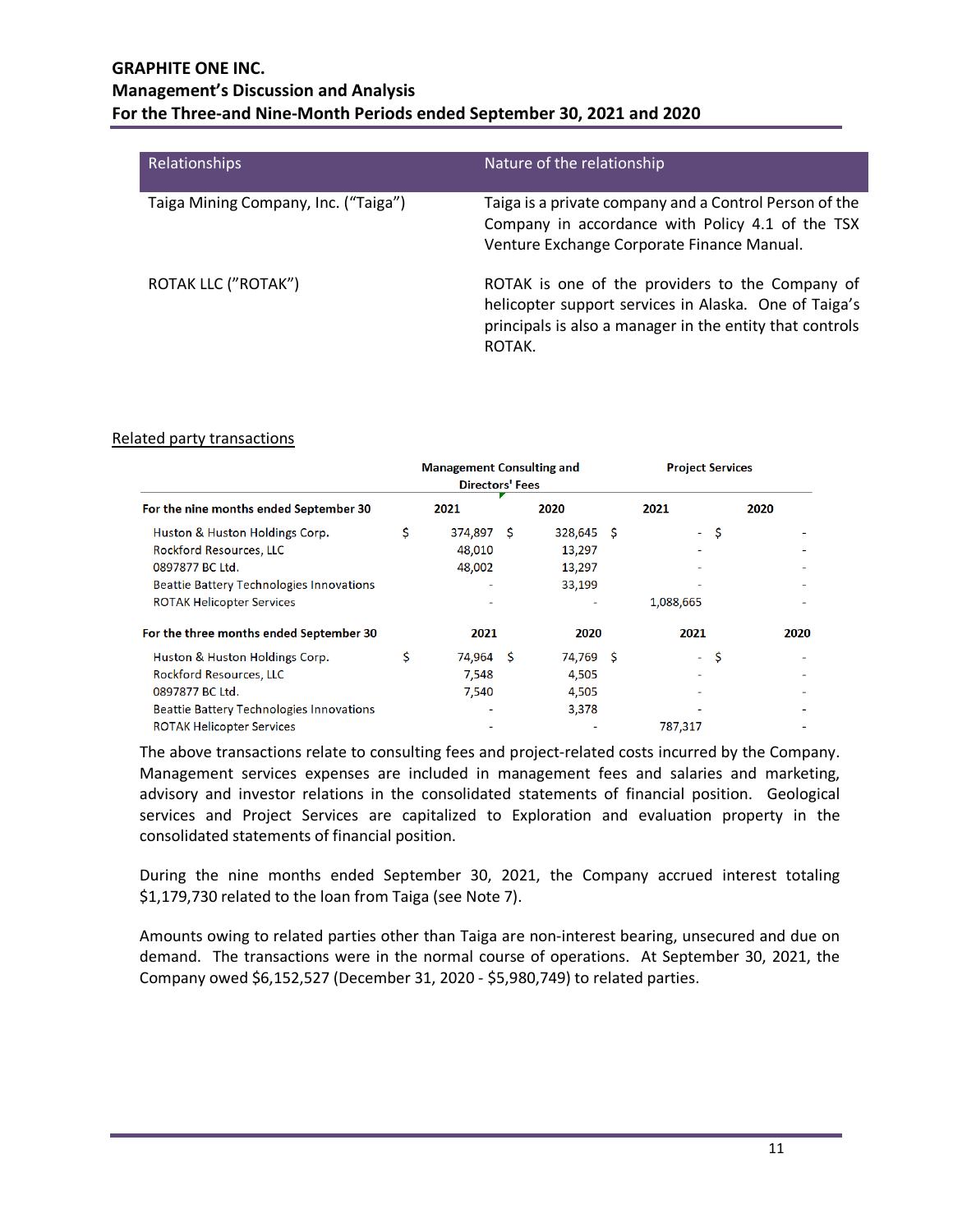| For the nine months ended September 30,  | 2021            | 2020                 |
|------------------------------------------|-----------------|----------------------|
| Consulting and directors' fees           | \$<br>470,910   | \$<br>355,239        |
| <b>Salaries</b>                          | 624,776         | 641,911              |
| <b>Benefits</b>                          | 67,806          | 62,883               |
| Stock-based compensation                 | 1,912,435       | 151,630              |
|                                          | \$<br>3,075,927 | \$<br>1,211,663      |
|                                          |                 |                      |
| For the three months ended September 30, | 2021            |                      |
| Consulting and directors' fees           | \$<br>90,052    | \$<br>2020<br>83,778 |
| <b>Salaries</b>                          | 167,379         | 167,327              |
| <b>Benefits</b>                          | 19,119          | 17,555               |
| Stock-based compensation                 |                 |                      |

Key management are those personnel having the authority and responsibility for planning, directing and controlling the Company and include the President, Chief Executive Officer, Directors, Chief Financial Officer and Chief Operating Officer.

## Management contracts

The Company entered into a consulting agreement with a private company controlled by the President and Chief Executive Officer to provide certain management services to the Company whereby the Company will pay an annual fee for services of CA\$250,000 and, in the event of a change of control of the Company, an amount equal to three times the annual fee. In June 2020, the new President & CEO Agreement was amended whereby the annual fee was increased to US\$300,000, retroactive to January 1, 2020. All other terms remain unchanged.

Commencing January 1, 2016, the Executive Chairman has been engaged as an employee of the Company. Subsequent to September 30, 2016, the Company finalized the terms of the employment agreement with the Executive Chairman. Under this agreement, the Company will also pay an annual fee for services of CA\$200,000 and, in the event of change of control of the Company, an amount equal to two times the annual salary. In June 2020, the Executive Chairman Agreement was amended whereby the annual salary was increased to US\$250,000, retroactive to January 1, 2020. All other terms remain unchanged.

Commencing January 1, 2016, the Chief Financial Officer ("CFO") has been engaged as an employee of the Company. Subsequent to September 30, 2016, the Company finalized the terms of the employment agreement with the Chief Financial Officer. Under this agreement, the Company will pay an annual fee for services of CA\$190,000 and, in the event of a change of control of the Company, an amount equal to two times the annual salary. In June 2020, the CFO Agreement was amended whereby the annual salary was increased to US\$200,000, retroactive to January 1, 2020. All other terms remain unchanged.

In June 2018, the Chief Operating Officer ("COO") was employed by the Company, the terms of which include an annual salary of US\$220,000 and an annual health benefit of US\$36,000. The COO is also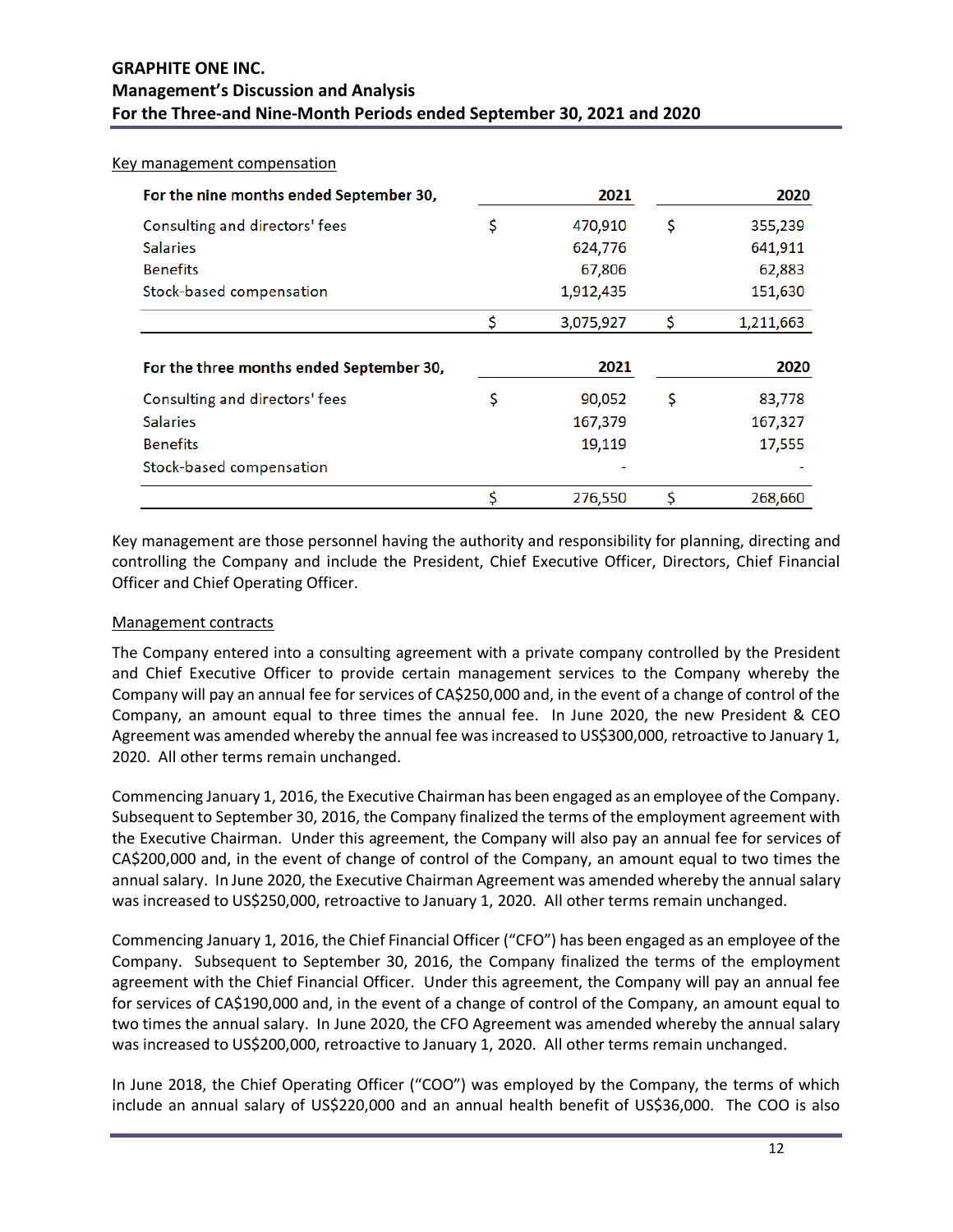eligible for milestone payments equal to 30% of the base salary upon the release of a NI 43-101 compliant pre-feasibility study and upon the release of a NI 43-101 compliant feasibility study for the mine and processing plant.

### **Outstanding Share Data**

The following table summarizes the Company's outstanding share capital:

| August 20, 2021 |
|-----------------|
| 83,470,894      |
| 5,140,000       |
| 31,246,424      |
| 2,050,430       |
| 121,907,748     |
|                 |

### **Additional Disclosure for Venture Issuers without Significant Revenue**

Details of the Company's general and administrative expenses for the three and nine months ended September 30, 2021 and September 30, 2020 are included in the results of operations section of this MD&A. Details of the Company's expenditures relating to exploration and evaluation properties are presented in Note 6 to the consolidated financial statements.

#### **Mining Risks**

The Company is subject to risks typical in the mining business. Many are beyond its control and their aggregate effects are impossible to predict with any degree of certainty. Mining risks include, but are not limited to: uncertainty of exploration programs successfully revealing an economic resource; possibility of encountering unusual or unexpected geological formations; adverse weather, flooding or other conditions affecting exploration or extraction of materials or delivery of equipment, supplies or products; equipment failure; unforeseen events or conditions impacting the intended exploration, development or construction schedules or the estimated costs; availability of skilled workers; and timely granting of permits.

#### **Business Risks**

Exploration, development, production, processing and marketing of mineral resources involves numerous business risks, some of which are beyond the Company's control. These can be categorized as operational, financial and regulatory risks. The Company continuously monitors and responds to changes in these factors and adheres to all regulations governing its operations. Insurance may be maintained at levels consistent with prudent industry practices to minimize risks however the Company is not fully insured against all risks nor are all such risks insurable or mitigable.

• Operational risks include, among others, the ability to: find, develop and produce economical graphite products; meet exploration, development and production timelines including the timely completion of pre-feasibility and feasibility studies; successfully develop and market satisfactory quantities of graphite products and services at profitable prices; hire, train and retain skilled employees and contractors; conduct operations in a cost effective and safe manner; and, consistently maintain the Company's social license to operate.